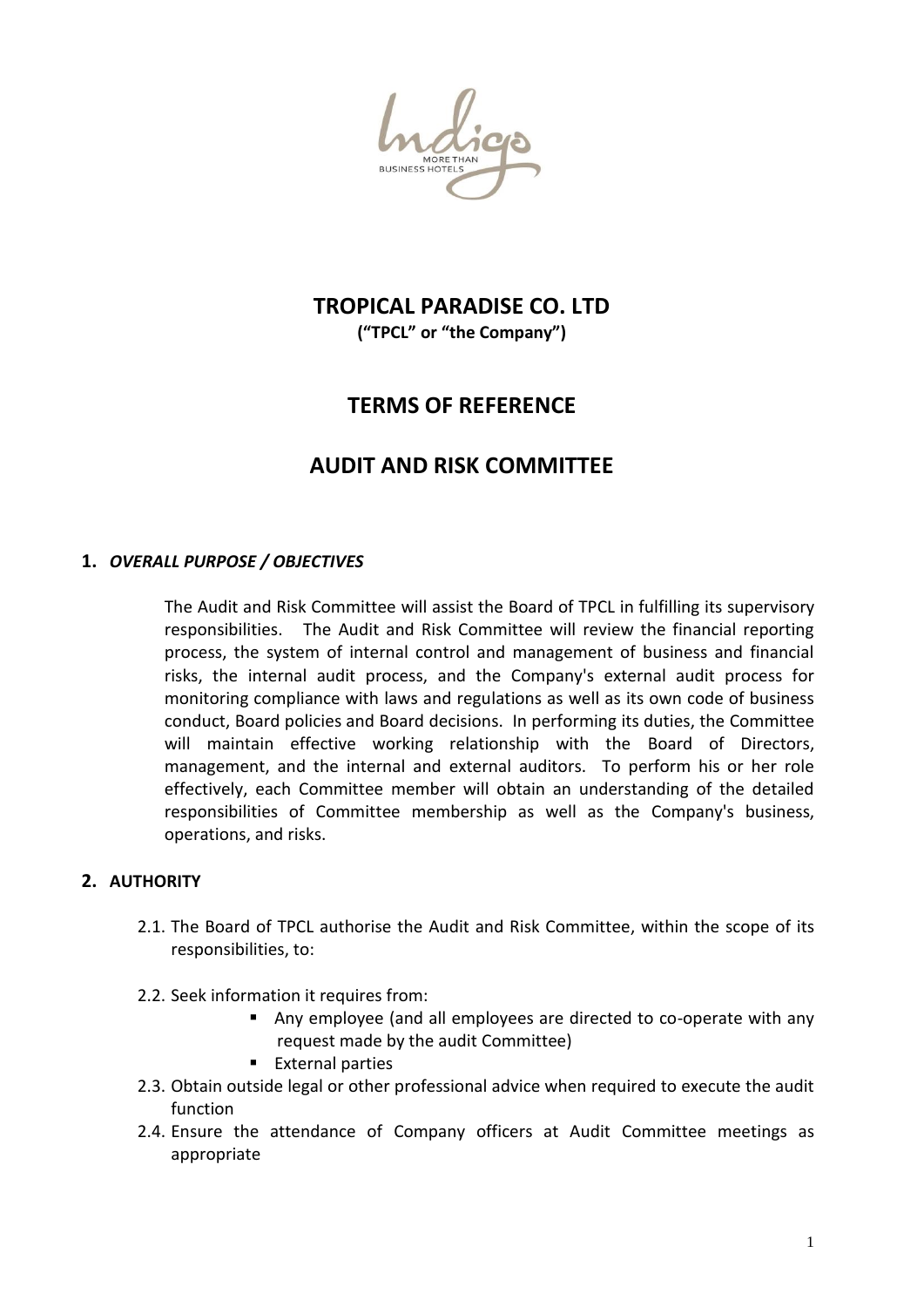- 2.5. Pre-approve the fees arising from all auditing and non-auditing works to be performed by the Company's external and internal audit firm.
- 2.6. Report of the Board and make recommendations in case of disagreements between management and the auditor regarding financial reporting

## 3. **ORGANISATION**

## **Membership**

- 3.1. The Audit and Risk Committee will comprise four members, nominated by the Board of TPCL, of which at least two will be independent Directors.
- 3.2. All members of the Committee shall have a working familiarity with basic finance and accounting practices, and at least one member of the Committee shall have accounting or related financial management expertise.
- 3.3. Each member should be capable of making a valuable contribution to the Committee
- 3.4. At least two members should be independent of management
- 3.5. The chairman of the Audit and Risk Committee will be nominated by the Board of TPCL from time to time and should be a non executive and independent director, but shall not be the chairman of the Board of Directors of TPCL.
- 3.6. The Chairman and members will be appointed for a two year term of office.
- 3.7. A quorum for any meeting will be three members.
- 3.8. The secretary of the Audit and Risk Committee shall be nominated by the Board of TPCL

#### **Attendance of Meetings**

- 3.9 The Audit and Risk Committee may invite such other persons (e.g. the CEO, General Manager, financial manager, head of internal audit, etc.) to its meetings, as it deems necessary
- 3.10 The internal and external auditors should be invited to make presentations to the audit Committee as appropriate
- 3.11 Meetings shall be held not less than four times a year. Special meetings may be convened as required. Internal auditors or the external auditors may ask the Chairman to convene a meeting if they consider that it is necessary
- 3.12 Minutes of the proceedings of all meetings will be compiled. The secretary will communicate minutes of meetings to the Committee members and management when appropriate.
- 3.13 Committee members have fiduciary duties to disclose any conflict of interest in a particular matter being discussed.

#### 4. **ROLES AND RESPONSIBILITIES**

The Audit and Risk Committee will:

#### **Internal Control**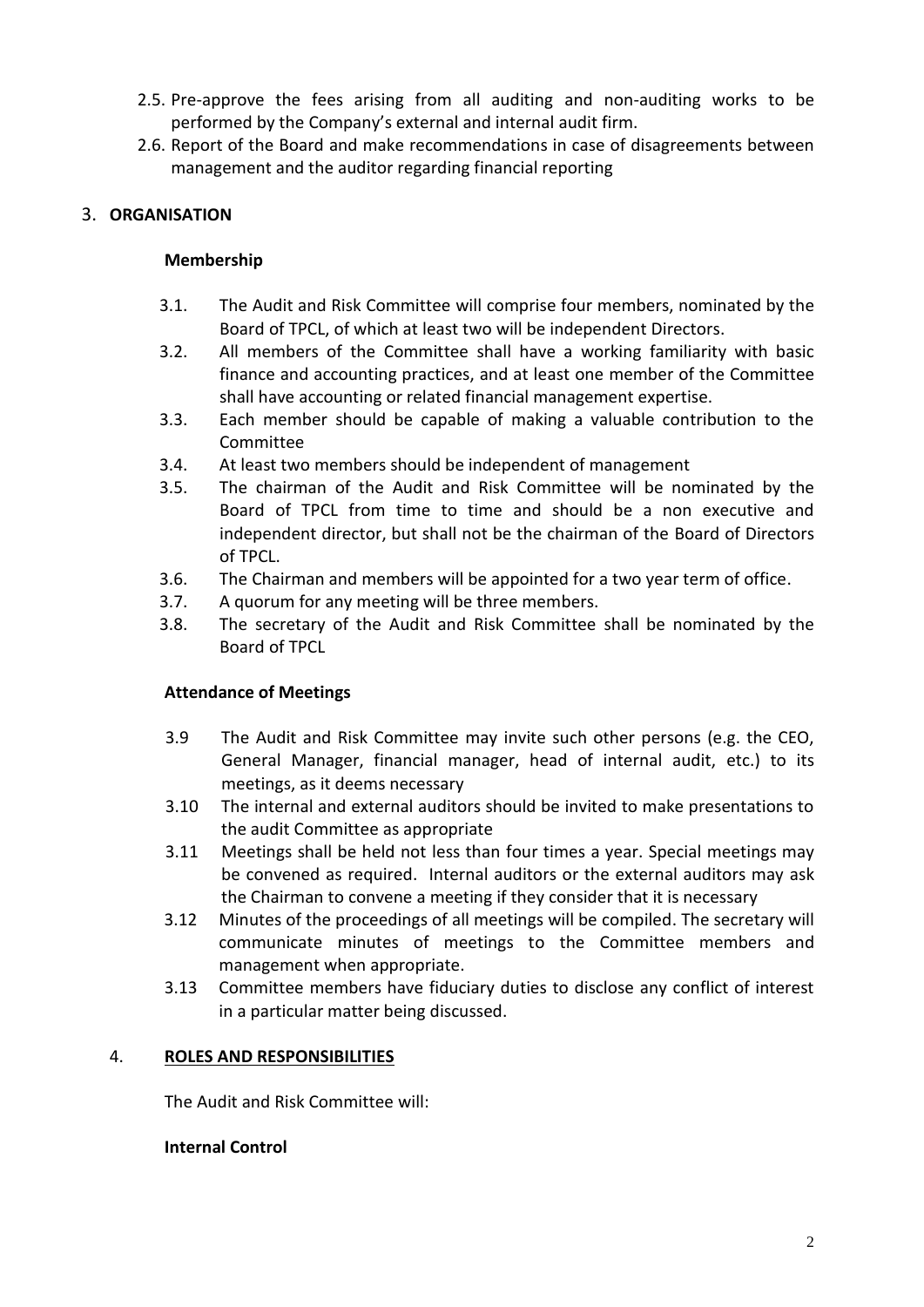- 4.1 Evaluate whether management is setting the appropriate "control culture" by communicating the importance of internal control and ensuring that all employees have an understanding of their roles and responsibilities
- 4.2 Assess how management controls all operations and systems and ensure that there are contingency plans in place in the event of a breakdown
- 4.3 Gain an understanding of whether internal control recommendations made by internal and external auditors have been implemented by management.
- 4.4 Report on the effectiveness of internal control to the Board of Directors of TPCL.

### **Financial Reporting**

### a. General

- 4.5 Gain an understanding of the current areas of greatest financial risk and how management of TPCL are managing these effectively.
- 4.6 Review with the internal and external auditors any fraud, illegal acts, deficiencies in internal control or other similar issues and evaluate corrective actions taken.
- 4.7 Review significant accounting and reporting issues, including recent professional and regulatory pronouncements, and understand their impact on the financial statements of TPCL.
- 4.8 Ask management and the internal and external auditors about significant risks and exposures and the plans to minimise such risks
- 4.9 Review any legal matters which could significantly impact the financial statements of TPCL.
- 4.10 Review with the Head of GRC of Eclosia Group the yearly report on all aspects of risks and operations including governance, risks and compliance.

## b. Annual Consolidated Financial Statements

- 4.11 Review the annual consolidated audited financial statements and determine whether they are complete and consistent with the information known to Committee members, assess whether the financial statements have been prepared according to the International Financial Reporting Standards.
- 4.12 Obtain explanations from management and internal and external auditors whenever
	- Actual financial results vary significantly from budgeted or projected results;
	- There are any actual or proposed changes in accounting or financial reporting practices;
	- There are any significant or unusual events or transactions.

And make sure

- Changes in financial ratios and relationships in the financial - statements are consistent with changes in the Company's operations and financing practices;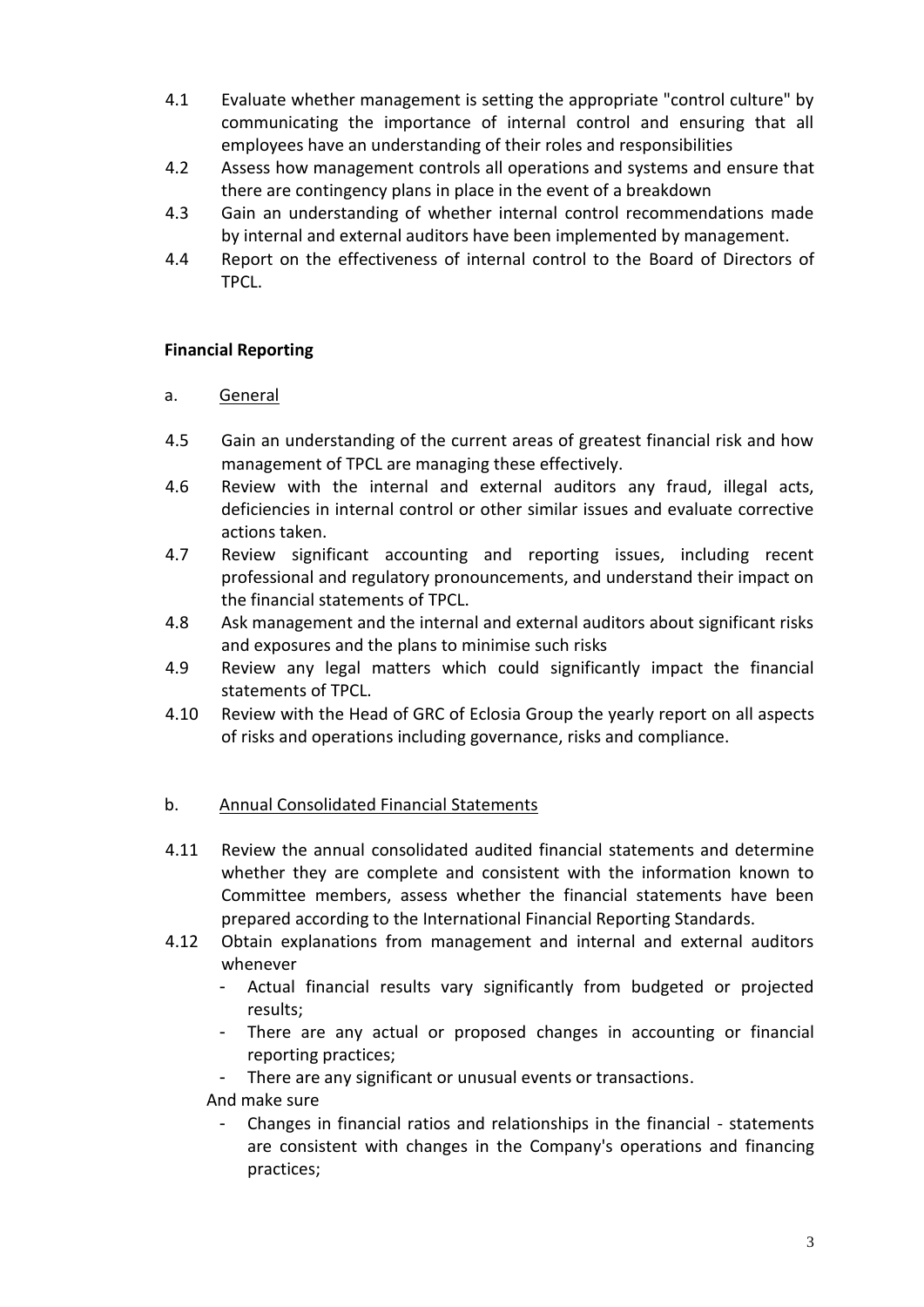- International Financial Reporting Standards have been consistently applied;
- The Company's financial and operating controls are functioning effectively.
- 4.13 Pay particular attention to disclosures relating to complex transactions if any.
- 4.14 Focus on judgmental areas, for example those involving valuations of assets and liabilities, warranty, product or environmental liability, litigation reserves, and other commitments and contingencies.
- 4.15 Meet with management and the external auditors to review the financial statements and the results of the audit.
- 4.16 Review the other sections of the annual report before its release and consider whether the information is understandable and consistent with members' knowledge about the Company and its operations.

## **c.** Quarterly unaudited financial statements

4.17 Review the quarterly unaudited financial statements and determine whether they are complete and consistent with the information known to Committee members, assess whether the quarterly financial statements have been prepared according to the International Financial Reporting Standards.

### **Internal Audit**

- 4.18 Review the organisational structure and activities of the internal audit function and ensure no unjustified restrictions or limitations are made.
- 4.19 Assess the qualifications of internal audit personnel.
- 4.20 Discuss and validate scope of duties of the internal audit function on an annual basis and recommend their fees to the Board.
- 4.21 Meet separately with the head of internal audit to discuss any matters that the Committee or auditors believe should be discussed privately.
- 4.22 Ensure that significant findings and recommendations made by the internal auditors are received and discussed on a timely basis.
- 4.23 Ensure that management of TPCL responds to recommendations from internal auditors in a timely manner.

## **External Audit**

- 4.24 Review the external auditors' proposed audit scope and approach and ensure no unjustified restrictions or limitations have been placed on the scope.
- 4.25 Review the performance of the external auditors.
- 4.26 Consider the independence of the external auditor, including reviewing the range of services provided in the context of all consulting services required by the Company.
- 4.27 Make recommendations to the Board regarding the appointment of the external auditors.
- 4.28 Ensure that significant findings and recommendations made by the external auditors are received and discussed on a timely basis.
- 4.29 Ensure that management of TPCL responds to recommendations by the external auditors.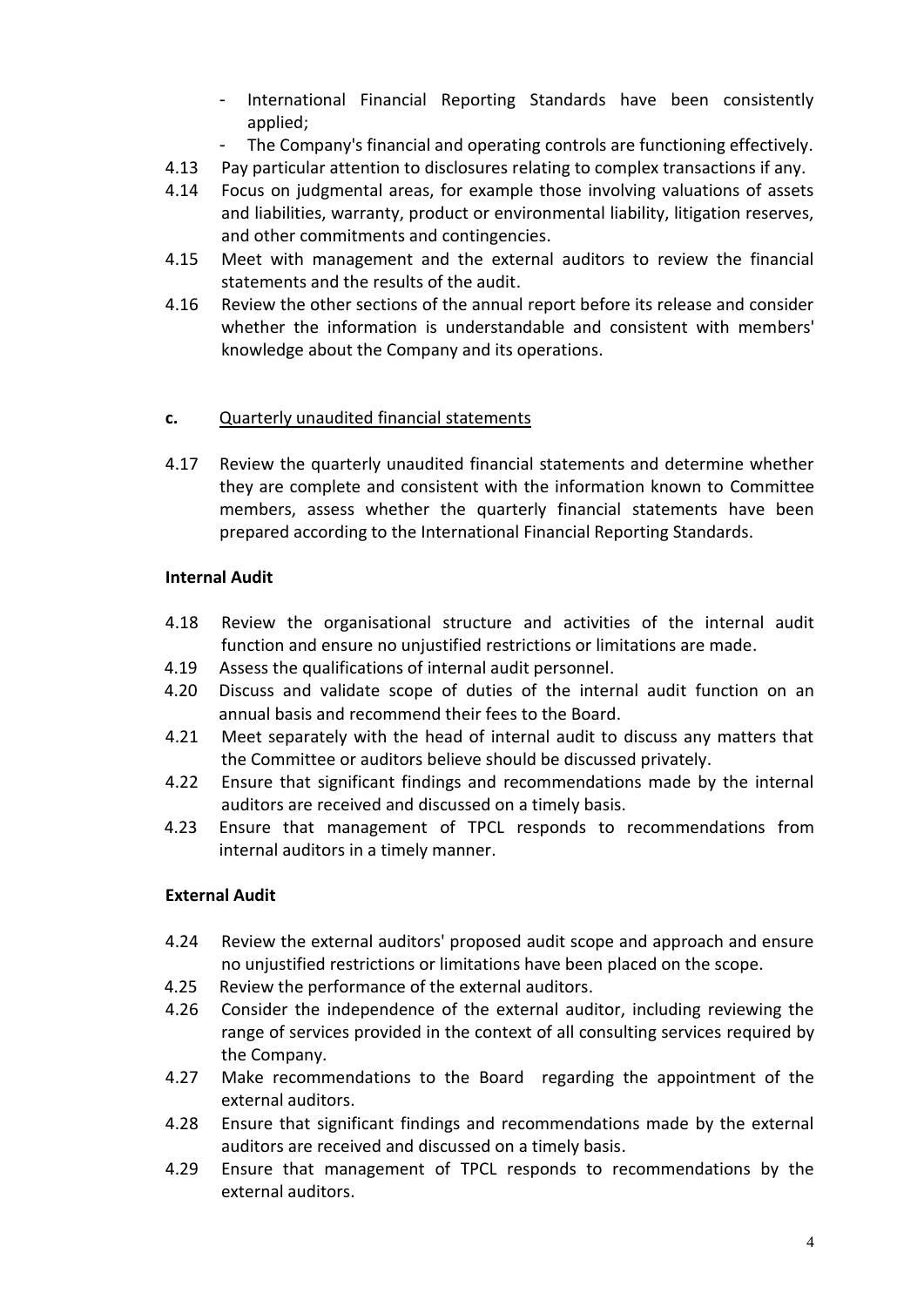- 4.30 Review and recommend to the Board the fees and other compensation.
- 4.31 Meet separately with the external auditor to discuss any matters that the Committee or the external auditor believe should be discussed privately.

## **Food Safety Audit**

- 4.32 Appraise the audit scope and approach of the internal food safety auditor.
- 4.33 Appraise the effectiveness of the internal food safety audit function.
- 4.34 Ensure that significant findings and recommendations made by food safety internal auditors are received and discussed at management level on a timely basis.
- 4.35 Ensure that management responds to recommendations in a timely manner.

### **Risk Assessment**

- 4.36 Gain an understanding of the current areas of greatest business and financial risk and how management of TPCL are managing these effectively.
- 4.37 Review regularly the Risk register (prepared by management) of TPCL and ensure through internal audit reports that the risks are reviewed on a regular basis.
- 4.38 Review with management of TPCL and the internal and external auditors about significant risks and exposures and the plans to minimize such risks and ensure that risks identified are being monitored
- 4.39 The Audit and Risk Committee shall make use of generally recognized risk management and internal control models and frameworks in order to maintain a sound system of internal control and risk management to:
	- Safeguard the Company's assets and investments;
	- Support business objectives and sustainability;
	- Support business sustainability under normal as well as adverse operating conditions;
	- Behave responsibly towards all stakeholders having a legitimate interest in the Company; and
	- Review the adequacy of:
		- **EXT** insurance coverage, and if need be request a presentation by the insurance broker; and
		- **funding of the retirement benefits obligations, and if need be** request a presentation from a competent professional.

#### **Compliance with Financial Regulations**

- 4.40 Review the effectiveness of the system for monitoring compliance with financial regulations and the results of management's investigation and follow-up (including disciplinary action) of any fraudulent acts or noncompliance.
- 4.41 Obtain regular updates from management of TPCL and Company's legal counsel regarding compliance matters.
- 4.42 Be satisfied that all regulatory compliance matters have been considered in the preparation of the financial statements.
- 4.43 Review the findings of any examinations by regulatory agencies.